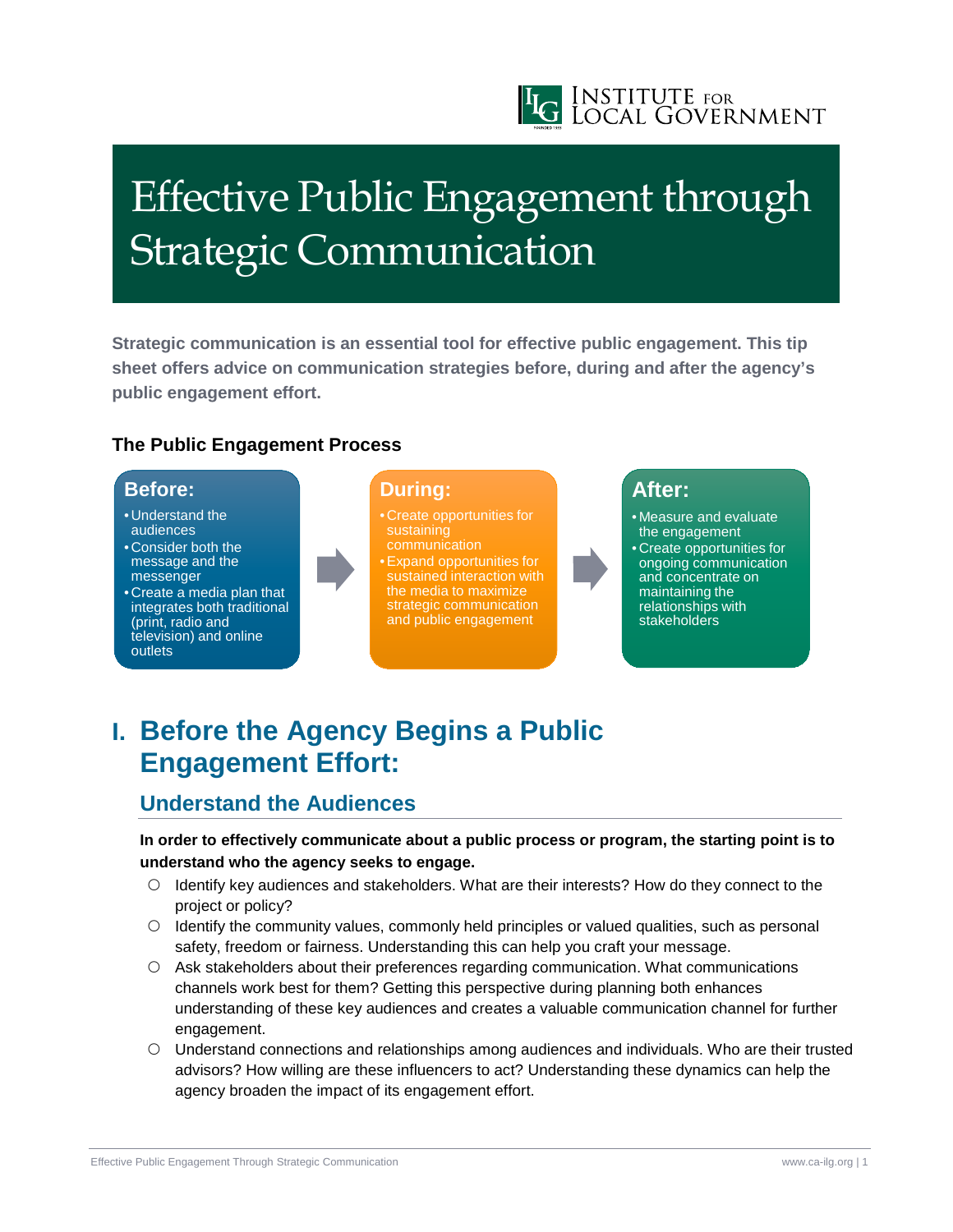With the above information in mind, the agency can identify and prioritize communication channels that align with the needs, opportunities and resources of both the project or policy and the audiences that the agency seeks to engage.

### **Consider Both the Message and the Messenger**

#### **In developing a message for a policy or project, succinctly and clearly articulate the message.**

- What is at stake for the community.
- Why the audience should care. Explain how the decision could affect what different people value.
- $\circ$  The action the agency wants the agency the audience to take. For example, is the goal to help inform people, help them analyze and weigh in on different solutions to a problem, or take a specific step?
- What will happen if audience members do take action. Consider the choice of messenger and how it will affect the way in which people will receive the agency's message.
- $\circ$  Identify and support community champions who can speak with authenticity and power to the issue or need being addressed.
- Consider developing an outreach working group to help extend the agency's ability to reach into different audiences in the community.
- Empower community members as storytellers. Personal perspective on a proposed policy or project can be compelling to broader audiences and the media. Tie the agency's communication plan to the policy or project consideration process.
- What are the policy or project decision-making milestones?
- How will the agency communicate progress towards key decision-making milestones?
- $\circ$  How will the agency communicate how public input influenced the final outcomes of the decisionmaking process? Tie the agency's communication plan to the policy or project consideration process.
- What are the policy or project decision-making milestones?
- $\circ$  How will the agency communicate progress towards key decision-making milestones?
- $\circ$  How will the agency communicate how public input influenced the final outcomes of the decisionmaking process?

### **Create a Media Plan that Integrates Both Traditional (Print, Radio and Television) and Online Outlets**

- O Develop key story themes and messengers.
	- Find the right community partners and champions to help spread the agency's information and messages.
	- Develop a sequence of messages that tie to key milestones in the policy or project.
	- Scale the level of media activity to fit the time frames and capacities of the media outlets and contacts in the area.
- $\circ$  Create a list of media, reporters, key bloggers and online journalists who reach priority audiences.
	- Identify both larger and smaller community-based publications and outlets, including radio. Be sure to include the newsletters, blogs and events of key community partners.
	- Consider the different types of reporters and outlets who might cover various angles of the story (health, real estate, living, local agency beat, ethnic media, etc.).
- $\circ$  Create a planning calendar for the decision-making process on the policy or project.
	- Include key milestones, events, news happenings and announcements that can engage the public.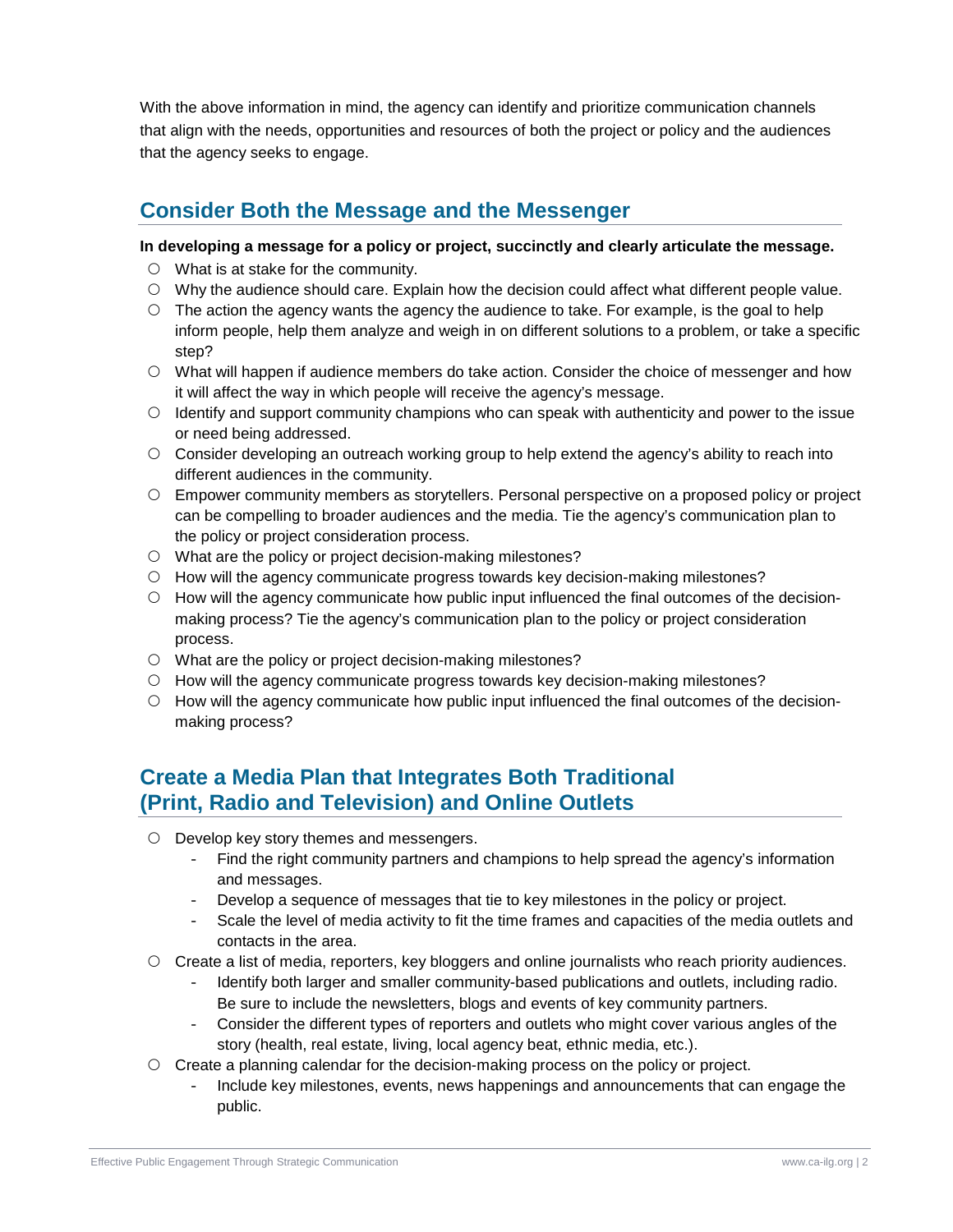- Plug into other activities related to the policy or project topic locally, nationally and even internationally.
- Brainstorm different ways to slice the story to ensure ongoing coverage.
- List the different news opportunities (for example, at launch, when funding is secured, when a proposal is made, when success is achieved). Find the other relevant angles (for example, health, sustainability, education). Identify submission opportunities for opinion pieces and who are the right spokespeople and storytellers.
- Monitor the media for opportunities to respond to other related stories with information about your policy or project.

# **II. During the Public Engagement Process:**

# **Create opportunities for Sustaining Communication**

**Public engagement efforts are most successful when spokespeople consider context, content and commitment in relation to the audiences they seek to reach.**

- Create opportunities for engagement through channels and events both within and outside of the public agency.
- $\circ$  Offer multiple opportunities for the public to communicate back to the agency (surveys, online forums and meetings) to reflect that different groups will have different preferences in terms of communications channels.
- $\circ$  Show progress, new information or actions as proactively and quickly as possible.
- Follow up on commitments made (for example, to get answers to questions) and (when possible) immediately ask for feedback about the agency's communications and engagement efforts.
- Recognize and thank partners and collaborating stakeholders for their efforts during the engagement process.

### **Expand Opportunities for Sustained Interaction with the Media to Maximize Strategic Communication and Public Engagement**

- $\circ$  Train spokespeople on the needs and tendencies of media representatives.
- $\circ$  Develop relationships with key reporters and outlets:
	- Be respectful of deadlines.
	- Provide them with only story ideas their audiences will care about.
	- Understand which outlets do and do not have reporters who routinely cover your topic, and adjust the background material you provide accordingly.
	- Don't ask to review a quote or the story.
	- Ask for corrections only if there are grave factual errors.
	- Give them information they ask for even if it is not relevant to the policy or project.
- $\circ$  Pitch news stories and submit opinion pieces consistent with the agency's planning calendar. Consider an editorial board meeting with the local daily newspaper at the beginning of the effort. Another possibility is an "educational" news briefing with background information for outlets that do not have a reporter on that beat (such as ethnic media, recently downsized local papers, radio, etc.)
- $\circ$  Communicate progress points and/or key lessons along the way to support champions and demonstrate that the community conversation is influencing the decision-making process.
- $\circ$  Invite media to all community meetings and make spokespeople available for interviews.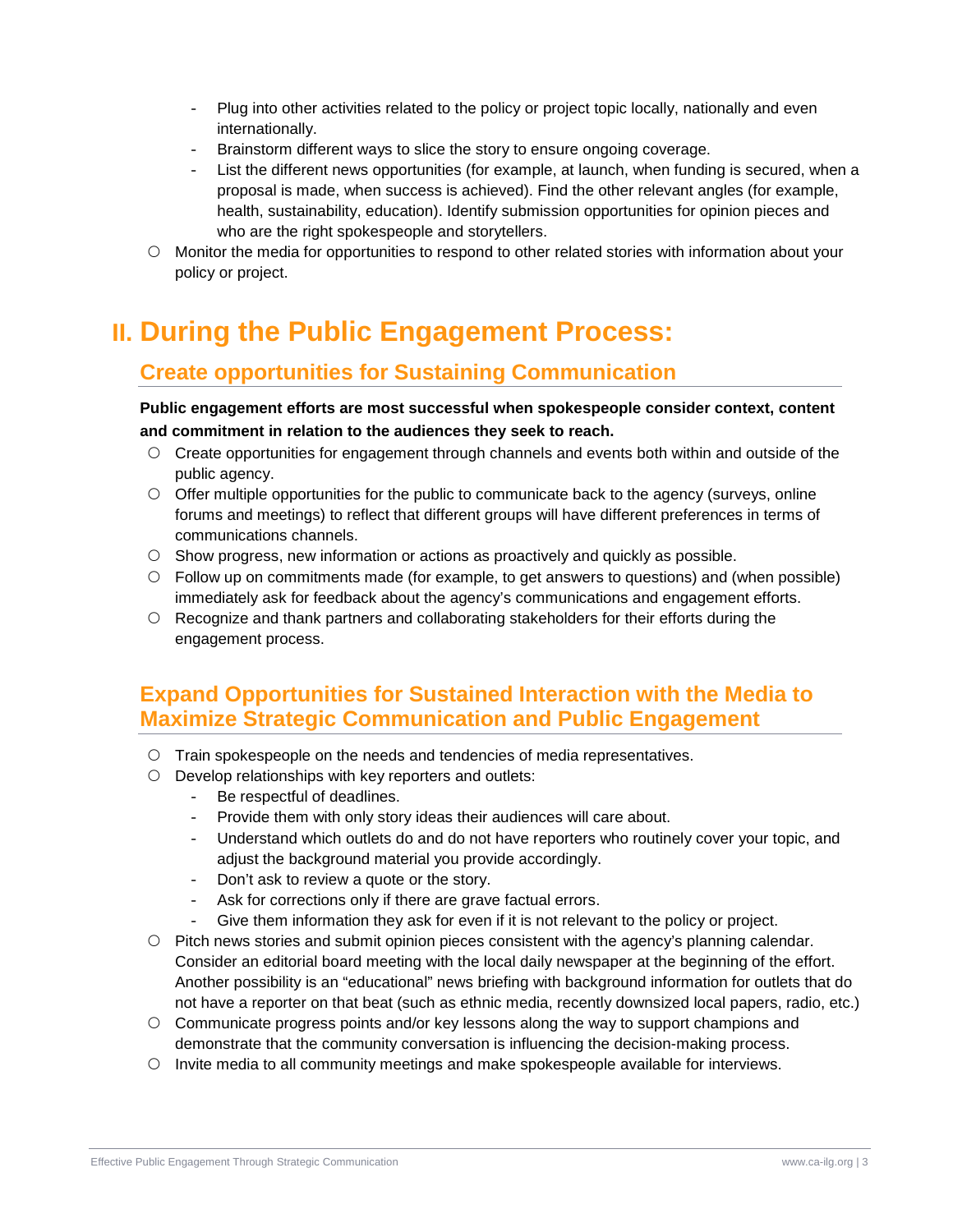- $\circ$  Be prepared to take advantage of opportunities to react to news events. Have drafts of op-eds and letters to the editor that the right community member or other stakeholder can review, sign and submit quickly.
- $\circ$  Share media coverage with priority audiences (for example, provide printouts at community meetings, post on the agency's website and share through other online tools).

# **III.After the Public Engagement Process:**

### **Measure and Evaluate the Engagement**

**At the conclusion of an engagement process, use quantitative and qualitative metrics to evaluate, adjust and improve your strategy. Lessons learned from both successful and unsuccessful strategies can help to refine the agency's understanding of the values, interests and concerns of audiences and stakeholders. This will benefit future engagement efforts.**

- Gather qualitative data through surveys, interviews, focus groups or informal channels.
- $\circ$  Use process measures to assess what you did including:
	- Materials distributed,
	- Outreach conducted,
	- Media engaged, and
	- Staff, friends, partners and others reached.
- $\circ$  Use outcome measures to assess what happened:
	- Did you achieve the goals?
	- How many new people did you reach?
	- Did you receive positive media coverage?

- Who got involved and what did they do?

- Who used the key messages?
- Did you earn endorsements?

### **Additional Information**

- To learn more about measuring public engagement success, visit the Institute for
- Local Government's public engagement resources at (www.cailg.org/public-engagement)
- $\circ$  Ask for feedback and advice from stakeholders.

### **Create Opportunities for Ongoing Communication and Concentrate on Maintaining the Relationships with Stakeholders**

#### **As with any relationship, maintaining communication after an engagement effort has been completed will ensure that audiences and stakeholders stay informed-making them more likely to participate in future efforts.**

- Share findings and lessons learned from debriefing and performance assessments.
- Circle back to stakeholders with information that shows how their efforts made a difference. Thank them for their involvement.
- Use existing venues (governing body meetings, public events) and resources (website, e-mail newsletters) to celebrate new approaches, new relationships or specific successful outcomes that highlight partners or collaborating stakeholders.
- Create an ongoing network for information sharing with stakeholders and community groups.
- Look for ways to support or connect with stakeholders during the periods between major engagement efforts.